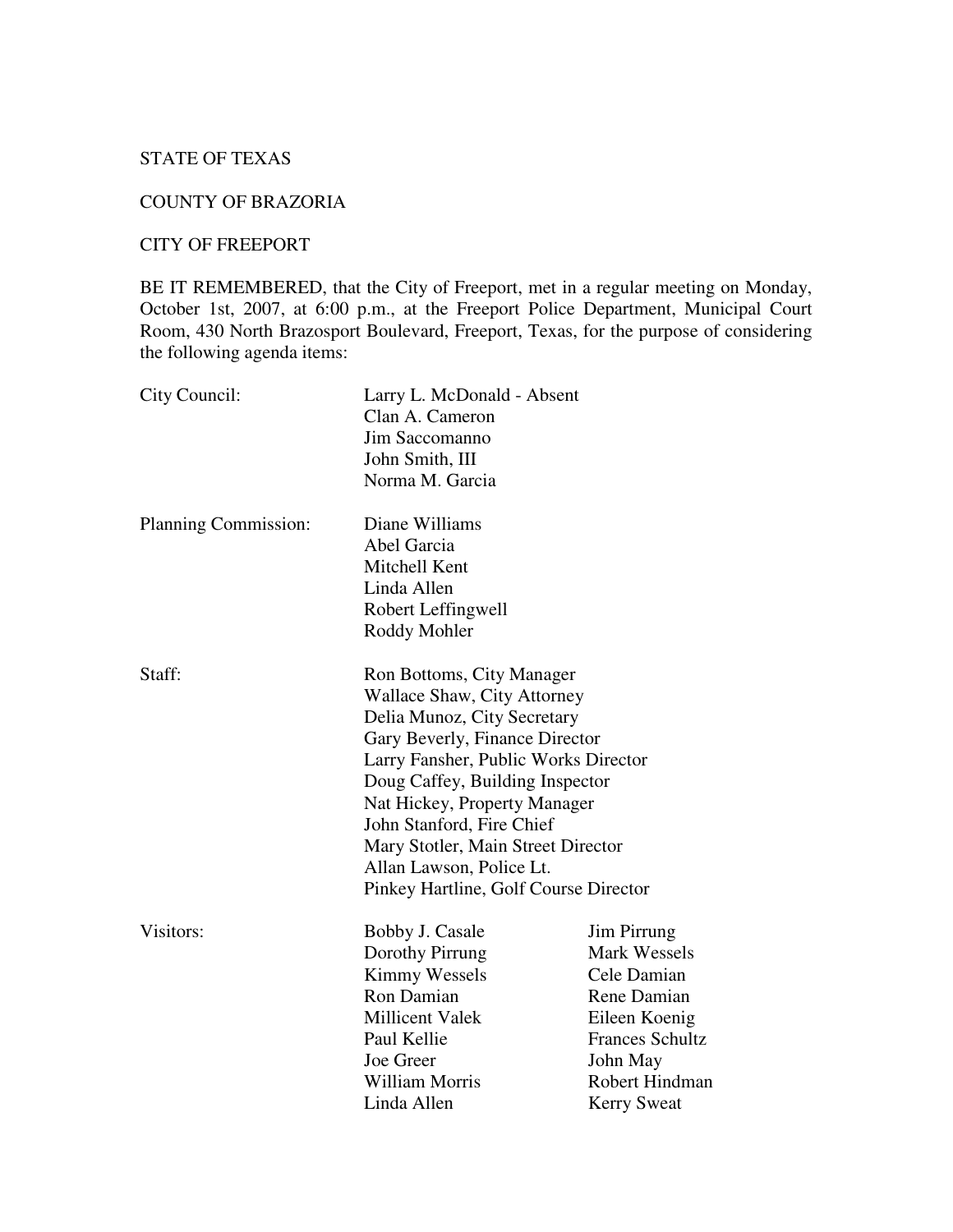Paul Feazelle **Judy Shaefer**  Larry Shaefer Sharon Rodgers William DeMain Faia DeMain Lila Lloyd Sandra Leavey Elliott Cundieff Patrick Gore Roddy Mohler Barbara Mohler Richard Rangel Carmen Bottoms Sandra Barnett George Elizondo Abel Garcia Sally Van Way Jerry Meeks Cyril Wilcox Dan Tarver

## Call to Order

Mayor Pro Tem, John Smith called the meeting to order at 6:00 p.m.

## Invocation.

Councilman Smith offered the invocation.

# Pledge of Allegiance.

Mayor Pro Tem, John Smith led the Pledge of Allegiance.

## Consideration of the approval of the September 17, 2007 Council Minutes.

On a motion by Councilman Saccomanno, seconded by Councilwoman Garcia, with all present voting "aye", Council unanimously approved the minutes of September 17, 2007.

## Attending Citizens and Their Business.

Mark Wessels, 95 Dolphin Lane, discussed issues with a proposed 4.5 foot high retaining wall on the property line. He felt that ordinances are not being followed at 93 Dolphin Lane. His concern that ordinances are being by passed without a variance. Mr. Shaw suggested he ask that this issue be added to the next agenda.

Bobby J. Casale, of Bridge Harbor Subdivision also agreed with Mr. Wessels. He suggested limiting the heights of future bulkheads. Also suggested to council that the city hire a city manager from within.

Jim Pirrung, 101 Dolphin Lane, recommended that with the exception of school crossings, the four-way stop signs be eliminated.

**Public Hearing**: The City Council and the Planning Commission of said City will conduct a Joint Public Hearing to consider a proposed amendment to the Comprehensive Zoning Ordinance of said city, codified as Chapter 155 of the Code of Ordinances of said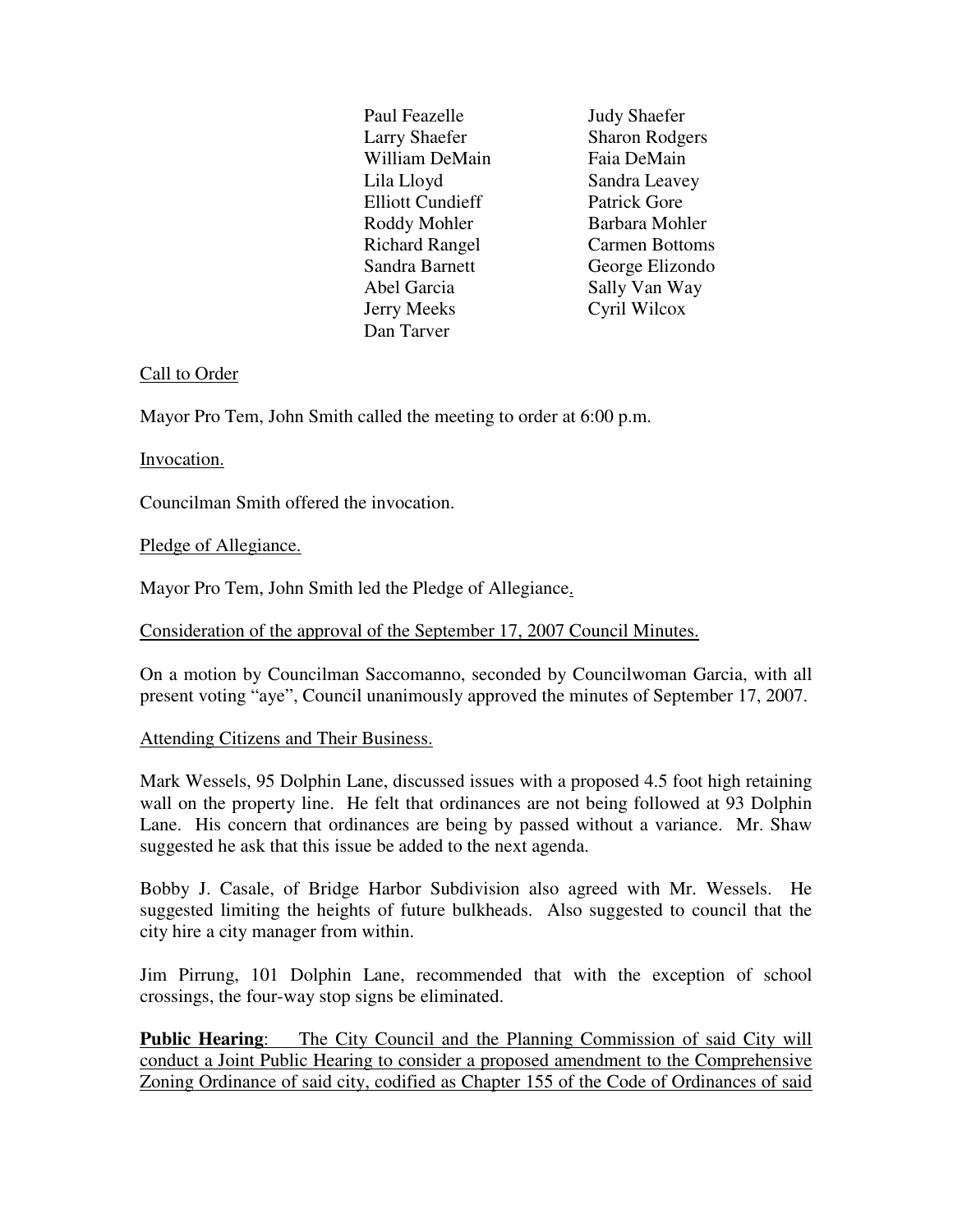City, adding thereto definitions and regulations relating to industrial or modular homes and building.

There being a quorum with the City Council and Planning Commission, Mayor Pro Tem, John Smith opened the public hearing at 6:24 p.m. Mr. Shaw read out 11 additional requirements for modular or industrialized homes and buildings.

Diane Williams, Chairman of the Planning Commission stated that the committee was unanimous and recommended to council to approve the proposed requirements. She thanked for Mr. Shaw for the research and clarification of the requirements.

Mayor Pro Tem, John Smith thanked the Planning Commission. On a motion by Councilman Saccomanno, and a second by Councilman Cameron to instruct Mr. Shaw to draft an ordinance for the additional requirements for modular or industrial homes and buildings.

There being no further questions or comments, Mayor Pro Tem, John Smith, closed the public hearing at 6:46 p.m.

Consideration of the approval of Resolution No. 2007-2156 voting for qualified candidate for the Board of Directors of the Brazoria County Appraisal District for the two- year term that begins 2008-2009.

On a motion by Councilman Saccomanno, seconded by Councilwoman Garcia, with all present voting 3 to l, Council approved Resolution No. 2007-2156 nominating Jesse Hibbetts for the Board of Directors of the Brazoria County Appraisal District for a two year term that begins 2008-2009. Councilman Cameron opposed.

#### **Public Hearing:** To discuss taxing tangible personal property in transit.

Mayor Pro Tem, John Smith opened the public hearing at 6:53 p.m. Mr. Bottoms discussed the taxing tangible personal property in transit. The City has the option to tax the property that is subject to this new exemption. Mr. Bottoms' recommends the City opt out of it.

There being no further questions or comments, Mayor Pro Tem Smith, closed the public hearing at 6:57 p.m.

Consideration of the approval of Resolution No. 2007-2157 to tax tangible personal property in transit which would otherwise be exempt pursuant to the Texas Tax Code, Section 11.253.

On a motion by Councilman Saccomanno, seconded by Councilwoman Garcia, with all present voting, Council unanimous approved Resolution No. 2007-2157 to tax tangible personal property in transit which would otherwise be exempt pursuant to the Texas Tax Code, Section 11.253.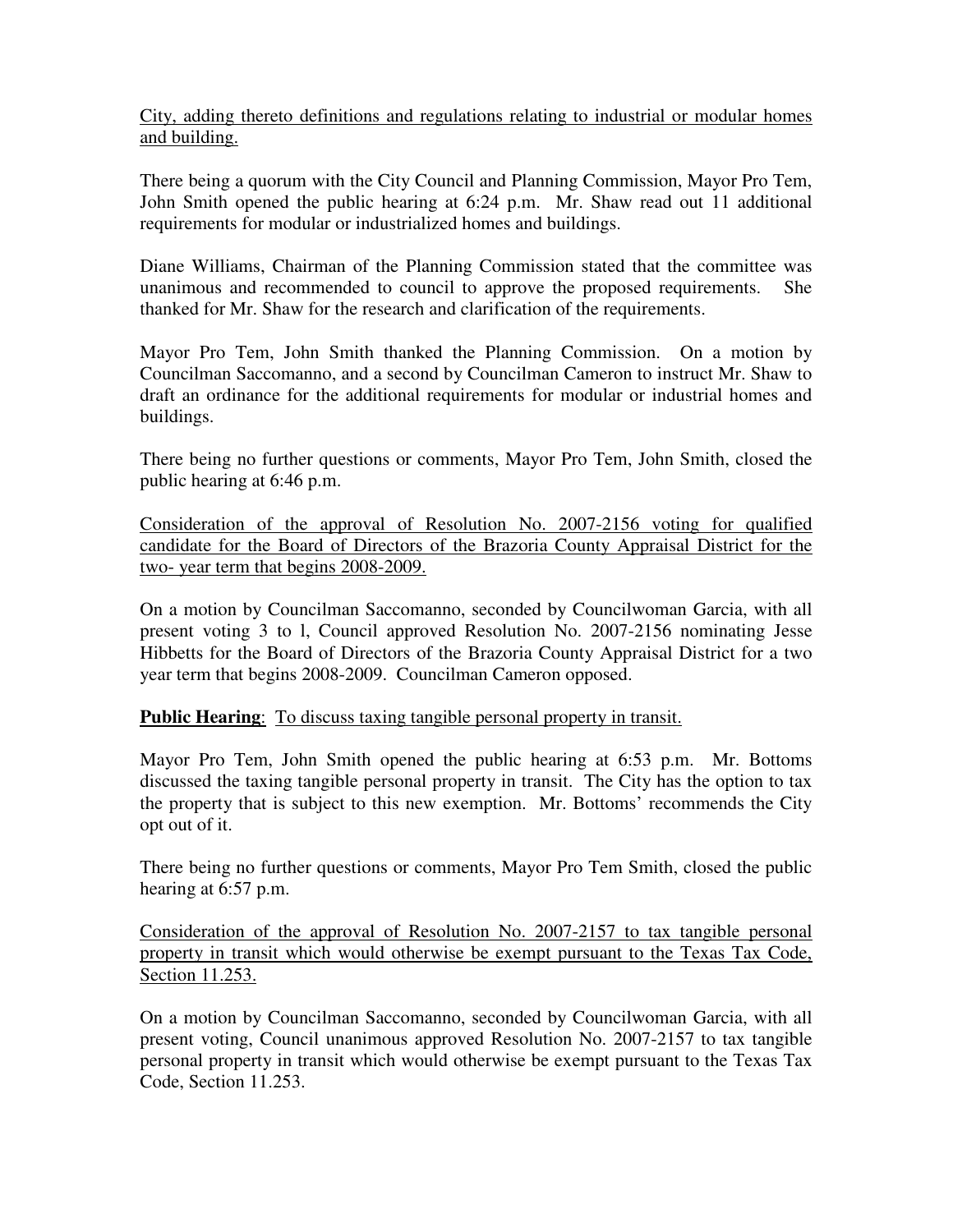Consideration of the approval of Resolution No. 2007-2158 Supporting Bond Referendum for Brazosport College.

On a motion by Councilman Saccomanno, seconded by Councilwoman Garcia, with all present voting 3 to l, Council approved President Millicent Valek's recommendation to support Resolution No. 2007-2158 supporting a bond referendum for Brazosport College. Mayor Pro Tem, Smith read the resolution supporting the bond referendum for Brazosport College. Council Cameron opposed.

Consideration of the approval of signing a replat of 0.3301 Acres Tract out of Stephen F. Austin Survey, Abstract 32, City of Freeport, Brazoria County, for the Cundieff Family Trust.

On a motion by Councilwoman Garcia, seconded by Councilman Saccomanno, with all present voting 3 to l, Council approved signing a replat of 0.3301 Acres Tract out of Stephen F. Austin Survey, Abstract 32, City of Freeport, Brazoria County, for the Cundieff Family Trust Councilman Cameron opposed.

Consideration of the approval of donating a 1986 Pierce Fire Truck to the City of Oyster Creek's Fire Department.

On a motion by Councilman Cameron, seconded by Councilman Saccomanno, with all present voting "aye", Council unanimously approved Chief Stanford's recommendation to donate the 1986 Pierce Fire Truck to the City of Oyster Creek's Fire Department.

Consideration of the approval of retaining Texas First Group Replacement Service to provide a temporary City Manager.

Kerry Sweat and Paul Feazelle of Texas First Group Replacement Service spoke to Council about their services.

This item was tabled.

Consideration of the approval of Ordinance No. 2007-2177 amending Section 133.02 of the Code of Ordinances, which prohibits the discharge and carrying of loaded weapons within the Corporate limits of said City, to provide a defense for Turkey Shoots sponsored by certain non-profit organization and approved by the City Council of said City.

On a motion by Councilman Saccomanno, seconded by Councilwoman Garcia, with all present voting "aye", Council unanimously approved Ordinance No. 2007-2177 amending Section 133.02 of the Code of Ordinances, which prohibits the discharge and carrying of loaded weapons within the Corporate limits of said City, to provide a defense for Turkey Shoots sponsored by certain non-profit organization and approved by the City Council of said City.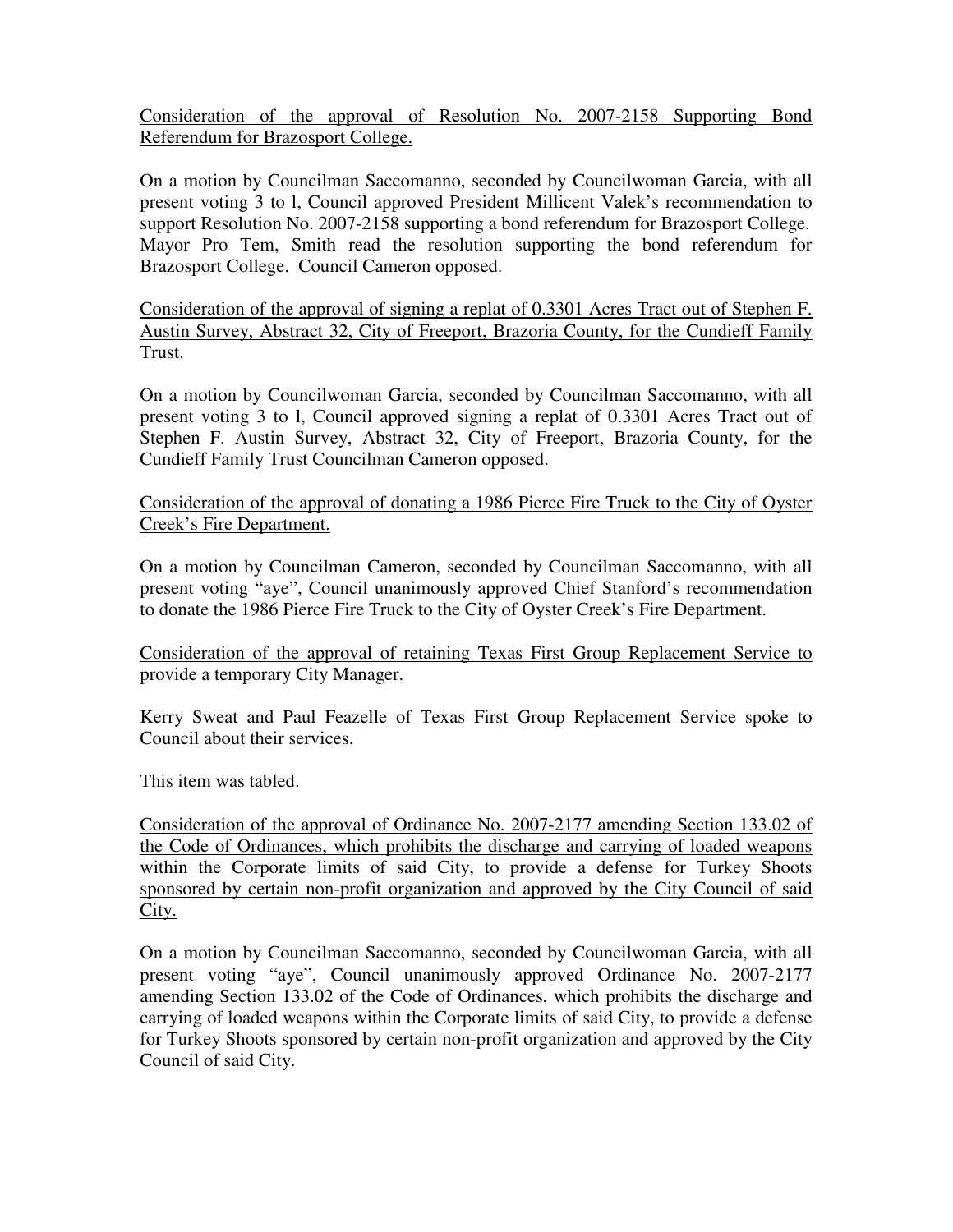Consideration of the approval of allowing the Fraternal Order of Eagles, # 3111 to have their annual Turkey Shoot starting every Sunday in October thru December, 2007 at 6818 Hwy. 332.

On a motion by Councilman Cameron, seconded by Councilman Saccomanno, with all present voting "aye", Council unanimously approved the Fraternal Order of Eagles, # 3111 to have their annual Turkey Shoot starting every Sunday in October thru December, 2007 at 6818 Hwy. 332.

#### Elected Official Report

Councilman Saccomanno discussed the Main Street having an Overlay District.

Mayor Pro Tem, John Smith discussed the Chamber of Commerce's Tournament and received great comments from the golfers on the Freeport Golf Course. The deck at River Place is almost complete.

Mayor Pro Tem, Smith closed the formal session and opened the work session at 7: 29 p.m.

### W**ork Session**

#### Administration Report

Pinkey reported on the Chamber of Commerce, three (3) day event, first year that the Chamber has their event at the Freeport Golf Course. They generated about \$3,500.00 on tournaments. The Knights of Columbus is scheduled for a tournament this next.

Larry Fansher, Public Works Director, discussed the deck at River Place, installing bulk heads at River Place. The Freeport Municipal Park landscape looks good, beach cleaned. The street work continues and Veterans Memorial construction is on schedule.

Discussion regarding water and sewer utilities to Bryan Beach Subdivision by Coastal Bend Property Development, L. P.

Mr. Dan Rucker discussed at length the water and sewer utilities to the Town of Quintana, Bryan Beach Subdivision.

#### Discussion concerning widening of FM 1495 off ramp.

Rene Damian of Damian Associates updated Council on the widening of FM 1495 feeder road expansion.

Mayor Pro Tem, John Smith closed the work session and opened the Executive Session at 8: 25 p.m.